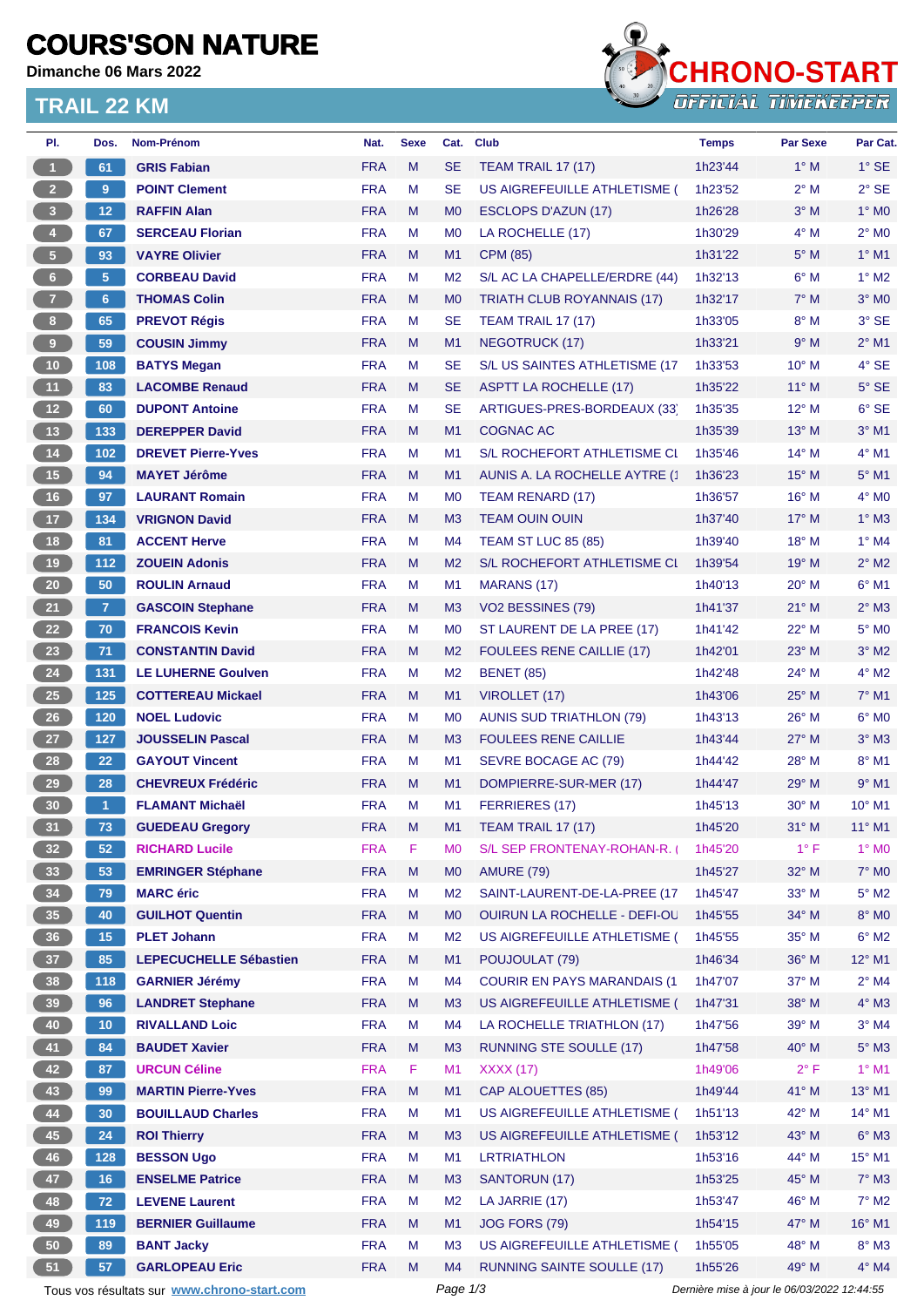## **COURS'SON NATURE**

**Dimanche 06 Mars 2022**

### **TRAIL 22 KM**



| PI.                                                                                                    | Dos.           | Nom-Prénom                                    | Nat.                     | <b>Sexe</b> | Cat.                             | <b>Club</b>                                                       | <b>Temps</b> | <b>Par Sexe</b> | Par Cat.                   |
|--------------------------------------------------------------------------------------------------------|----------------|-----------------------------------------------|--------------------------|-------------|----------------------------------|-------------------------------------------------------------------|--------------|-----------------|----------------------------|
| 52                                                                                                     | 75             | <b>ROCARD Yohann</b>                          | <b>FRA</b>               | M           | M1                               | <b>TRT AIRBUS ATLANTIC (17)</b>                                   | 1h55'31      | $50^\circ$ M    | $17^{\circ}$ M1            |
| 53                                                                                                     | 132            | <b>CHAPUT Cecile</b>                          | <b>FRA</b>               | F           | M1                               | <b>OUI RUN LR</b>                                                 | 1h55'37      | $3^{\circ}$ F   | $2^{\circ}$ M1             |
| 54                                                                                                     | 80             | <b>GORRON Denis</b>                           | <b>FRA</b>               | M           | M <sub>1</sub>                   | ST CREPIN (17)                                                    | 1h55'49      | $51^\circ$ M    | 18° M1                     |
| 55                                                                                                     | 63             | <b>MENARD Christophe</b>                      | <b>FRA</b>               | М           | M <sub>5</sub>                   | S/L HAUTE SAINTONGE ATHLETIS                                      | 1h55'50      | $52^{\circ}$ M  | $1^\circ$ M <sub>5</sub>   |
| 56                                                                                                     | 31             | <b>BOUILLAUD Edouard</b>                      | <b>FRA</b>               | M           | M <sub>0</sub>                   | US AIGREFEUILLE ATHLETISME (                                      | 1h56'04      | 53° M           | $9°$ MO                    |
| 57                                                                                                     | 36             | <b>BARGUI Rachid</b>                          | <b>FRA</b>               | M           | M <sub>3</sub>                   | <b>OUI RUN LA ROCHELLE (17)</b>                                   | 1h56'33      | $54^{\circ}$ M  | $9°$ M <sub>3</sub>        |
| 58                                                                                                     | 74             | <b>BAREILLE Philippe</b>                      | <b>FRA</b>               | M           | M <sub>5</sub>                   | PERIGNY (17)                                                      | 1h56'37      | 55° M           | $2^{\circ}$ M <sub>5</sub> |
| 59                                                                                                     | 51             | <b>DESCOURTIEUX Rodolphe</b>                  | <b>FRA</b>               | M           | M <sub>3</sub>                   | <b>NIORT (79)</b>                                                 | 1h56'38      | 56° M           | $10^{\circ}$ M3            |
| 60                                                                                                     | 41             | <b>BOUIN Ludovic</b>                          | <b>FRA</b>               | M           | M1                               | LA FERRIERE (85)                                                  | 1h56'55      | 57° M           | 19° M1                     |
| 61                                                                                                     | 76             | <b>CHAIGNEAU Sébastien</b>                    | <b>FRA</b>               | М           | M1                               | <b>OUIRUN (17)</b>                                                | 1h57'22      | $58^{\circ}$ M  | $20^\circ$ M1              |
| 62                                                                                                     | 68             | <b>DUMAINE Alexandre</b>                      | <b>FRA</b>               | M           | M <sub>0</sub>                   | <b>OUIRUN LA ROCHELLE (17)</b>                                    | 1h57'29      | 59° M           | 10° M0                     |
| 63                                                                                                     | 39             | <b>PAILLAT François</b>                       | <b>FRA</b>               | М           | M <sub>0</sub>                   | DOIX LES FONTAINES (85)                                           | 1h57'38      | $60^\circ$ M    | 11° MO                     |
| 64                                                                                                     | 66             | <b>BOIN Pierrick</b>                          | <b>FRA</b>               | M           | M <sub>2</sub>                   | S/L SC SURGERES (17)                                              | 1h57'41      | $61^\circ$ M    | $8^\circ$ M2               |
| 65                                                                                                     | 113            | <b>FINOCCHIARO Daniel</b>                     | <b>FRA</b>               | М           | M4                               | US AIGREFEUILLE ATHLETISME (                                      | 1h57'49      | 62° M           | $5^\circ$ M4               |
| 66                                                                                                     | 58             | <b>BERGEON Fabrice</b>                        | <b>FRA</b>               | M           | M <sub>2</sub>                   | <b>ASSOCIATION SPORTIVE INTER I</b>                               | 1h57'56      | 63° M           | $9°$ M2                    |
| 67                                                                                                     | 130            | <b>SAPIN Didier</b>                           | <b>FRA</b>               | M           | M4                               | RUN ACCUEIL 17 (17)                                               | 1h58'16      | 64° M           | $6°$ M4                    |
| 68                                                                                                     | 114            | <b>FAUCON Guilhem</b>                         | <b>FRA</b>               | M           | M <sub>1</sub>                   | US AIGREFEUILLE ATHLETISME (                                      | 1h58'33      | $65^\circ$ M    | $21^{\circ}$ M1            |
| 69                                                                                                     | 62             | <b>BARBIER Emmanuel</b>                       | <b>FRA</b>               | М           | M <sub>2</sub>                   | S/L SA FONTENAY-LE-COMTE (85                                      | 1h58'50      | 66° M           | $10^{\circ}$ M2            |
| 70                                                                                                     | 121            | <b>BAILLIER Romain</b>                        | <b>FRA</b>               | M           | M <sub>2</sub>                   | SAINT MARTIN DE BERNEGOUE (                                       | 1h59'24      | $67^\circ$ M    | $11^{\circ}$ M2            |
| 71                                                                                                     | 43             | <b>PASQUALINI Gérard</b>                      | <b>FRA</b>               | М           | M <sub>3</sub>                   | PERIGNY (17)                                                      | 1h59'37      | $68^\circ$ M    | 11° M3                     |
| $\bf 72$                                                                                               | 18             | <b>PASSEBON Jean Luc</b>                      | <b>FRA</b>               | M           | M <sub>5</sub>                   | LA ROCHELLE (17)                                                  | 2h00'32      | $69^{\circ}$ M  | $3°$ M <sub>5</sub>        |
| 73                                                                                                     | 109            | <b>FRAIGNE Jerome</b>                         | <b>FRA</b>               | M           | M <sub>1</sub>                   | LA ROCHELLE (17)                                                  | 2h00'33      | $70^\circ$ M    | 22° M1                     |
| 74                                                                                                     | 54             | <b>FILIPPI Boris</b>                          | <b>FRA</b>               | M           | M <sub>2</sub>                   | ANGOULINS (17)                                                    | 2h00'36      | $71^\circ$ M    | 12° M2                     |
| 75                                                                                                     | 129            | <b>BREUILLER Richard</b>                      | <b>FRA</b>               | М           | M <sub>3</sub>                   | <b>OUI RUN LR</b>                                                 | 2h00'48      | $72^{\circ}$ M  | $12^{\circ}$ M3            |
| 76                                                                                                     | 19             | <b>FERNANDES Philippe</b>                     | <b>FRA</b>               | M           | M1                               | <b>OUIRUN LA ROCHELLE (17)</b>                                    | 2h00'49      | 73° M           | 23° M1                     |
| 77                                                                                                     | 37             | <b>GUIOT Patrice</b>                          | <b>FRA</b>               | М           | M4                               | A LOISIRS PERIGNY ROMPSAY (1                                      | 2h01'01      | 74° M           | $7^\circ$ M4               |
| 78                                                                                                     | 33             | <b>DUBREUIL Jerome</b>                        | <b>FRA</b>               | M           | M1                               | <b>NIORT (79)</b>                                                 | 2h01'49      | $75^\circ$ M    | 24° M1                     |
| 79                                                                                                     | 82             | <b>BERTRAND Mickaël</b>                       | <b>FRA</b>               | М           | M <sub>0</sub>                   | <b>AMURE (79)</b>                                                 | 2h01'56      | $76^{\circ}$ M  | 12° M <sub>0</sub>         |
| 80                                                                                                     | 117            | <b>PRINGALLE Xavier</b>                       | <b>FRA</b>               | M           | M <sub>3</sub>                   | RUN ACCUEIL (17)                                                  | 2h02'13      | $77^\circ$ M    | $13^{\circ}$ M3            |
| 81                                                                                                     | 100            | <b>GONNORD Gérald</b>                         | <b>FRA</b>               | М           | M <sub>2</sub>                   | NIEUL AIR PUR - DEFI OUTDOOR                                      | 2h02'23      | 78° M           | 13° M2                     |
| 82                                                                                                     | 20             | <b>IWAKURA Mari</b>                           | <b>FRA</b>               | F.          | M1                               | US AIGREFEUILLE ATHLETISME (                                      | 2h02'35      | $4^{\circ}$ F   | $3°$ M1                    |
| 83                                                                                                     | 46             | <b>BENOIST Jean-Pierre</b>                    | <b>FRA</b>               | Μ           | M7                               | FOULEE RENE CAILLIE (79)                                          | 2h02'37      | 79° M           | $1^\circ$ M7               |
| 84                                                                                                     | 116            | <b>BENOIST Axelle</b>                         | <b>FRA</b>               | F.          | <b>SE</b>                        | <b>CPM (85)</b>                                                   | 2h03'00      | $5^{\circ}$ F   | $1^\circ$ SE               |
| 85                                                                                                     | 35             | <b>DIETRICH Nicolas</b>                       | <b>FRA</b>               | M           | M <sub>2</sub>                   | <b>ARTANNES SUR INDRE (37)</b>                                    | 2h04'00      | 80° M           | $14^{\circ}$ M2            |
| 86                                                                                                     | 49             | <b>STARK Marion</b>                           | <b>FRA</b>               | F           | <b>SE</b>                        | <b>ECHILLAIS (17)</b>                                             | 2h05'02      | $6^{\circ}$ F   | $2°$ SE                    |
| 87                                                                                                     | $122$          | <b>GUILLOTEAU Franck</b>                      | <b>FRA</b>               | M           | M <sub>6</sub>                   | LA ROCHELLE (17)                                                  | 2h05'35      | 81° M           | $1^\circ$ M6               |
| 88                                                                                                     | 101            | <b>FAYET Francois</b>                         | <b>FRA</b>               | M           | M4                               | US AIGREFEUILLE ATHLETISME (                                      | 2h05'42      | 82° M           | $8^\circ$ M4               |
| 89                                                                                                     | 107            | <b>BERSEGEAY Grégory</b>                      | <b>FRA</b>               | M           | M <sub>2</sub>                   | <b>NIORT (79)</b>                                                 | 2h06'00      | 83° M           | 15° M2                     |
| 90 <sub>o</sub>                                                                                        | $111$          | <b>REBELO Nathalie</b>                        | <b>FRA</b>               | F.          | M <sub>2</sub>                   | <b>FOULEES RENE CAILLIE (17)</b>                                  | 2h06'08      | $7^\circ$ F     | $1^\circ$ M2               |
| 91                                                                                                     | 115            | <b>AZEVEDO Emilie</b>                         | <b>FRA</b>               | F           | M <sub>2</sub>                   | LES FOULEES RENE CAILLIE (79)                                     | 2h06'08      | $8^{\circ}$ F   | $2^{\circ}$ M2             |
| 92                                                                                                     | 86             | <b>BONTEMPS Philippe</b>                      | <b>FRA</b>               | M           | M <sub>5</sub>                   | 1000 PATTES (17)                                                  | 2h06'09      | 84° M           | $4^\circ$ M5               |
| 93                                                                                                     | 106            | <b>NEVEU Alain</b>                            | <b>FRA</b>               | M           | M <sub>6</sub>                   | <b>MEDIS (17)</b>                                                 | 2h06'09      | $85^\circ$ M    | $2^{\circ}$ M6             |
|                                                                                                        |                |                                               |                          |             |                                  |                                                                   |              |                 |                            |
| 94<br>95                                                                                               | 13<br>78       | <b>TEMPLIER Yoann</b><br><b>VERNOUX Jacky</b> | <b>FRA</b><br><b>FRA</b> | M<br>M      | M <sub>0</sub><br>M <sub>5</sub> | <b>FONTENAY LE COMTE (85)</b><br><b>GROUPEMENT ATHLETIQUE SAU</b> | 2h07'15      | 86° M<br>87° M  | 13° MO<br>$5^\circ$ M5     |
|                                                                                                        |                |                                               |                          |             |                                  |                                                                   | 2h07'36      |                 |                            |
| 96                                                                                                     | 64             | <b>REINGPACH Valérie</b>                      | <b>FRA</b>               | F.          | M <sub>1</sub>                   | US AIGREFEUILLE ATHLETISME (                                      | 2h08'32      | $9^{\circ}$ F   | $4^\circ$ M1               |
| 97                                                                                                     | 105            | <b>BERTIN Natacha</b>                         | <b>FRA</b>               | F           | M <sub>0</sub>                   | <b>NIORT (79)</b>                                                 | 2h08'51      | $10^{\circ}$ F  | $2^{\circ}$ MO             |
| 98                                                                                                     | 11             | <b>BOUIN Alexandre</b>                        | <b>FRA</b>               | M           | M <sub>0</sub>                   | NANTES (44)                                                       | 2h08'53      | 88° M           | 14° MO                     |
| 99                                                                                                     | 8 <sup>2</sup> | <b>MASSACRET Jean-Paul</b>                    | <b>FRA</b>               | М           | M <sub>6</sub>                   | SURGERES (17)                                                     | 2h09'35      | 89° M           | $3^\circ$ M6               |
| $100$                                                                                                  | 48             | <b>CARTRY Estelle</b>                         | <b>FRA</b>               | F.          | M <sub>3</sub>                   | S/L ATHLETISME MARENNES PRI                                       | 2h10'01      | $11^{\circ}$ F  | $1^\circ$ M3               |
| 101                                                                                                    | 123            | <b>GILLY Pacome</b>                           | <b>FRA</b>               | М           | M <sub>2</sub>                   | PERIGNY (17)                                                      | 2h10'03      | $90^\circ$ M    | $16^{\circ}$ M2            |
| 102                                                                                                    | 124            | <b>LIGNERON Estelle</b>                       | <b>FRA</b>               | F.          | <b>SE</b>                        | US AIGREFEUILLE ATHLETISME (                                      | 2h10'19      | $12^{\circ}$ F  | $3°$ SE                    |
| Dernière mise à jour le 06/03/2022 12:44:55<br>Tous vos résultats sur www.chrono-start.com<br>Page 2/3 |                |                                               |                          |             |                                  |                                                                   |              |                 |                            |